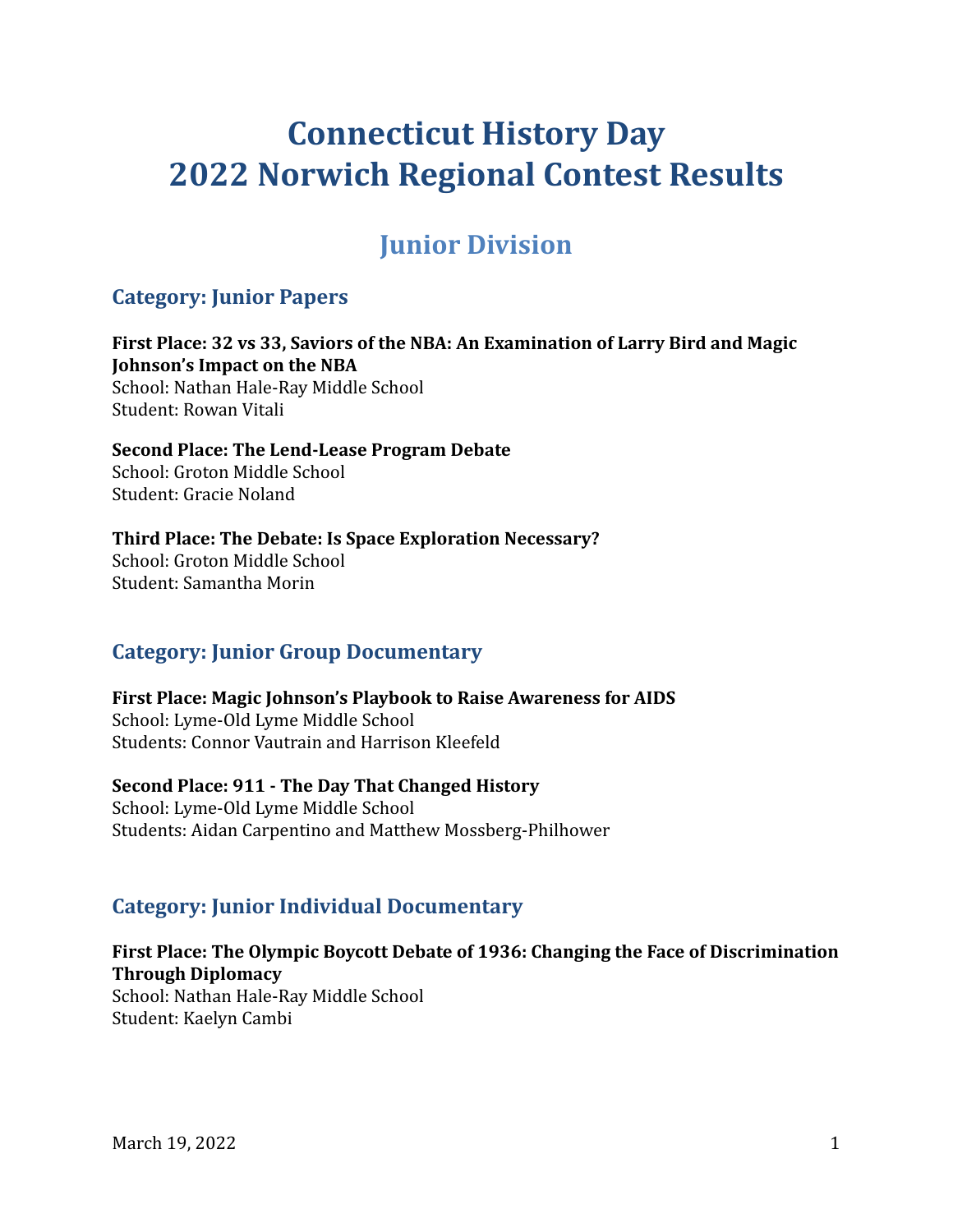**Second Place: Eunice Kennedy Shriver: The Creation of the Special Olympics as an Outlet for Athletic Equality** School: Nathan Hale-Ray Middle School Student: Lily Jahne

**Third Place: Charles Darwin; The Theory of Evolution** School: Lyme-Old Lyme Middle School Student: Warren Volles

## **Category: Junior Group Exhibit**

**First Place: Anita Hill and the Fight to Stop the Blame on Woman** School: Lyme-Old Lyme Middle School Students: Nina Nichols, Zoe Brunza, and Emma Singleton

#### **Second Place: Bombing of Hiroshima and Nagasaki: The Origin of Atomic Diplomacy**

School: Lyme-Old Lyme Middle School Students: Sophia D'Amico and Tessa Grethel

#### **Third Place: The Assasination of J.F.K**

School: Lyme-Old Lyme Middle School Students: Meredith Thompson and Thomas Kelly

## **Category: Junior Individual Exhibit**

**First Place: Silent Spring: Rachel Carson's Fight to Ban DDT** School: Lyme-Old Lyme Middle School Student: Grace Osborne

**Second Place: The Debate of Radium and Diplomacy of its Evil** School: Nathan Hale-Ray Middle School Student: Kira Rand

**Third Place: The Black 14** School: Nathan Hale-Ray Middle School Student: Lia Scott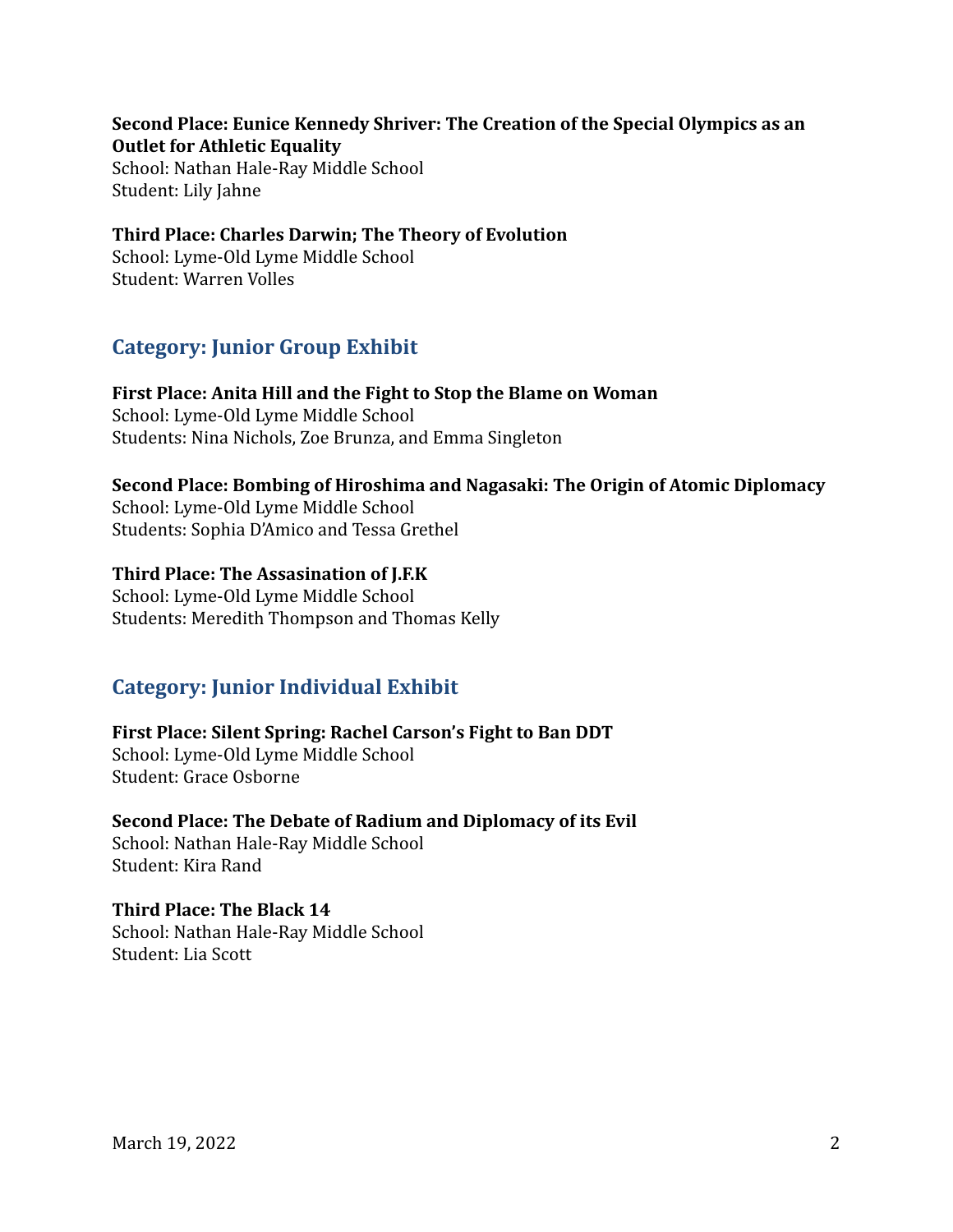## **Category: Junior Group Website**

#### **First Place: Sister Kenny: The Debate Over the Kenny Method**

School: Nathan Hale-Ray Middle School Students: Molly Beach and Faith Kalisz

#### **Second Place: IDEA: Shaping Education**

School: Lyme-Old Lyme Middle School Students: CJ Zapatka, Sebastian Lopez-Bravo, and Gabriel Waldo

**Third Place: Title IX** School: Nathan Hale-Ray Middle School Students: Mady Curtis and Lauren Drozd

## **Category: Junior Individual Website**

**First Place: To Drink or Not to Drink: The Debate Over Prohibition** School: Nathan Hale-Ray Middle School Student: Arwen Little

#### **Second Place: Malcolm X vs. J. Edgar Hoover and the FBI**

School: Nathan Hale-Ray Middle School Student: Jackson Libero

#### **Third Place**: **The Debate Around Working Women and Our Continuous Attempts at Diplomacy**

School: Nathan Hale-Ray Middle School Student: Isabella Laban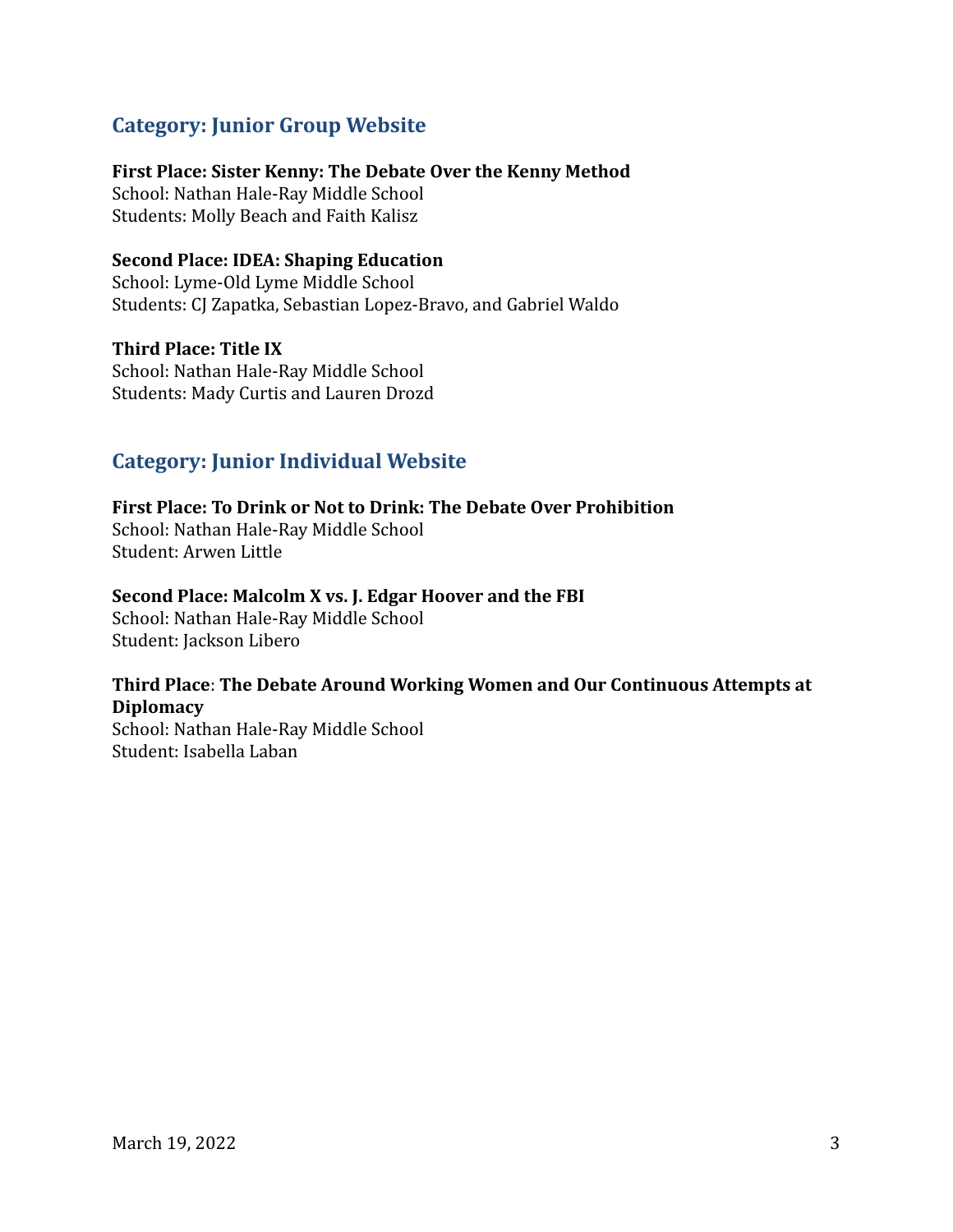## **Senior Division**

## **Category: Senior Papers**

**First Place: Congress and Treaty of Versailles** School: Norwich Free Academy Student: Natalia Grant

**Second Place: An Examination of United States-Russian Relations from the Manhattan Project Through the Present Day** School: Pine Point School Student: Alexander Moore

**Third Place: American Diplomacy in Berlin: An Examination of the Fall of the Wall** School: Windham Technical High School Student: Baylee Miller

## **Category: Senior Group Documentary**

**First Place: The Chinese Exclusion Act: Human, If Not American - Debates About American Ideals, Identity, and Immigration** School: Norwich Free Academy Students: Hannah Kwon, Kieran Perpetua, Yutong Zeng

## **Second Place: One Small Step Towards Ending the Cold War, One Giant Leap for Space Exploration**

School: Norwich Free Academy Students: Riley Levine and Emily Cubanski

**Third Place: The Debate on the Impact of McCarthyism; an Attack of Human Rights** School: Norwich Free Academy Students: Alexis Boyer and Delaney Phelps

#### **Category: Senior Individual Documentary**

**First Place: Paving the Way or Spoiling the Day? The Unintended Consequences of FDR's Agricultural Adjustment Act**

School: Norwich Free Academy Student: Brendan Bezanson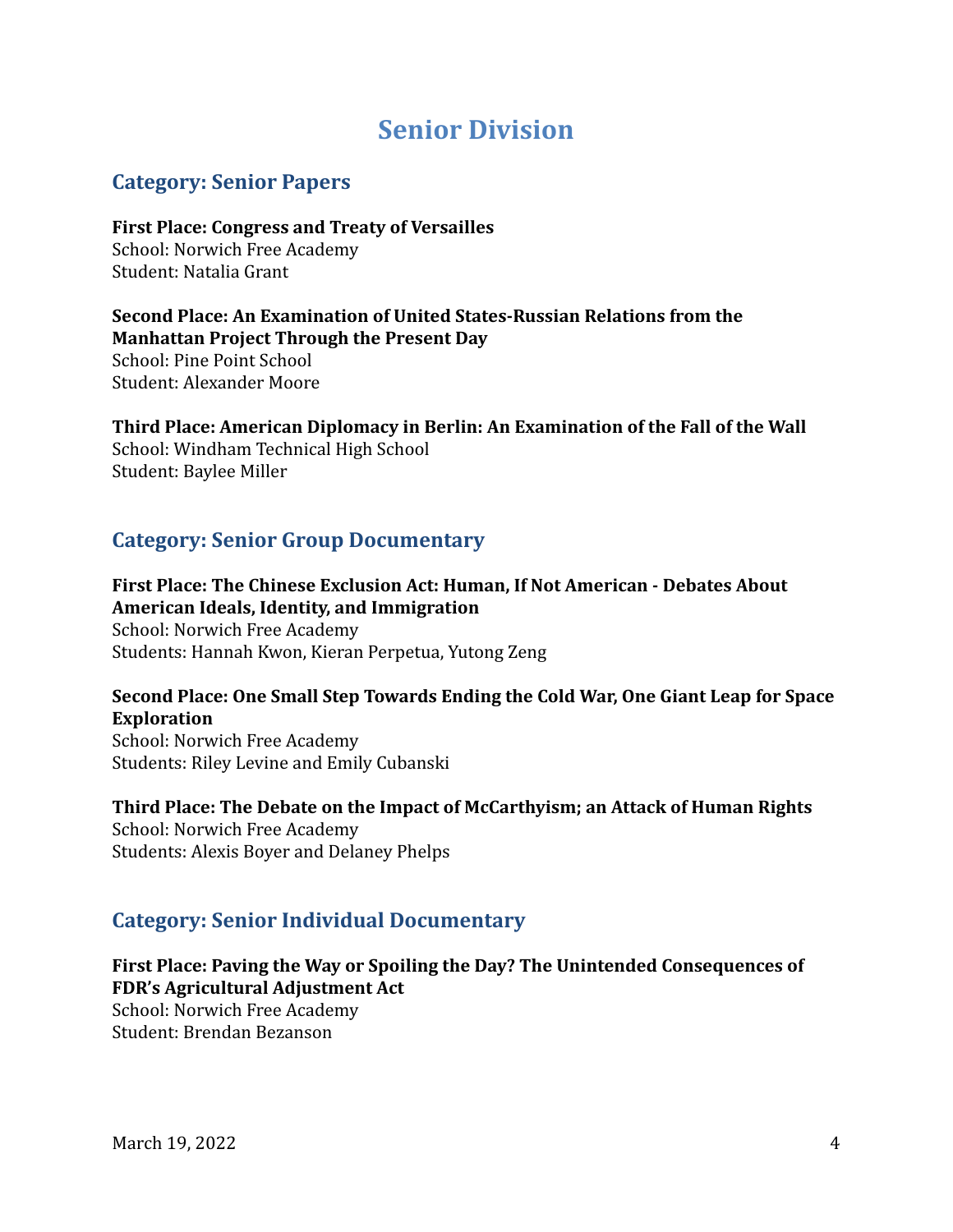**Second Place: United States vs. Paramount Pictures, Inc.: Adjusting Rulings for the Modern Day** School: Norwich Free Academy Student: Chris Turner

## **Category: Senior Group Exhibit**

**First Place: The Debate on Fair Labor Laws: Radium Girls in CT & Beyond** School: Windham Technical High School Students: Anaya Diaz and Olivia Beers

## **Second Place: Roe vs. Wade: The Abortion Debate**

School: Norwich Free Academy Students: Rachel Martin and Leah Manke

**Third Place: Wilson vs. The People vs. The World** School: Norwich Free Academy Students: Catherine Grube and Carissa Testut

## **Category: Senior Individual Exhibit**

**First Place: Duck Diplomacy: How Walt Disney Saved FDR's Good Neighbor Policy** School: Norwich Free Academy Student: Joseph Cook

**Second Place: The Failed Diplomacy of the United States During the Holocaust** School: Norwich Free Academy Student: Caroline Holmberg

**Third Place: The Politics of Competition: The 1980 Olympic Boycott** School: Windham Technical High School Student: Caitlin Ferris

## **Category: Senior Group Performance**

**First Place: Friendship on the Rocks: The Scopes Trial and Its Effects on the American Community**

School: Norwich Free Academy Students: Anna Ricketts and Rachel Orcutt